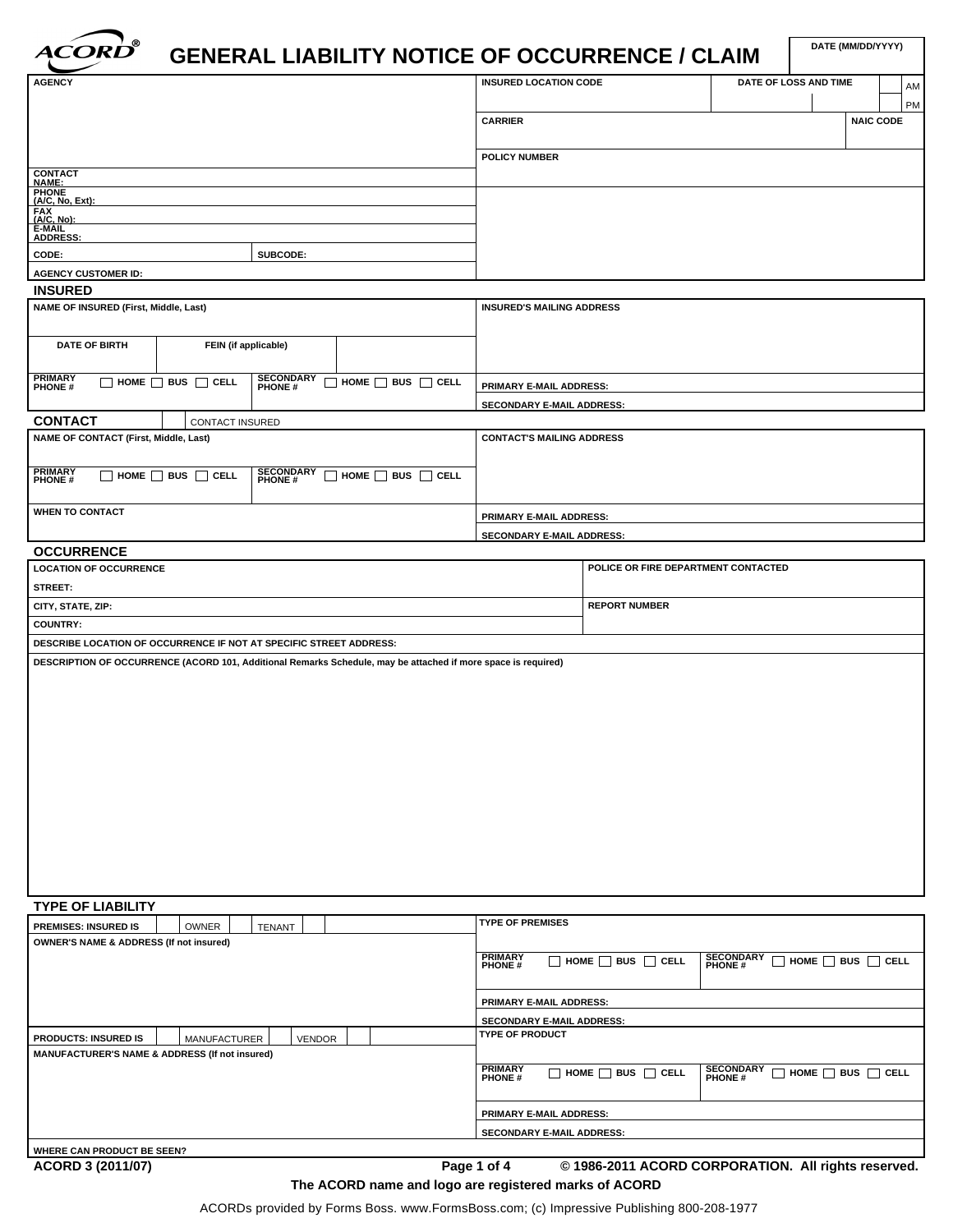#### **INJURED / PROPERTY DAMAGED**

# **AGENCY CUSTOMER ID:**

| <b>NAME &amp; ADDRESS (Injured/Owner)</b> |                                 |                                    |                                                                               | <b>EMPLOYER'S NAME &amp; ADDRESS</b> |                                    |                                    |                                                                         |  |
|-------------------------------------------|---------------------------------|------------------------------------|-------------------------------------------------------------------------------|--------------------------------------|------------------------------------|------------------------------------|-------------------------------------------------------------------------|--|
|                                           |                                 |                                    |                                                                               |                                      |                                    |                                    |                                                                         |  |
|                                           |                                 |                                    |                                                                               |                                      |                                    |                                    |                                                                         |  |
|                                           |                                 |                                    |                                                                               |                                      |                                    |                                    |                                                                         |  |
|                                           |                                 |                                    |                                                                               |                                      |                                    |                                    |                                                                         |  |
| <b>PRIMARY</b><br><b>PHONE#</b>           |                                 | $\Box$ HOME $\Box$ BUS $\Box$ CELL | <b>SECONDARY</b><br>$\sqcap$ home $\sqcap$ bus $\sqcap$ cell<br><b>PHONE#</b> |                                      | <b>PRIMARY</b><br><b>PHONE#</b>    | $\Box$ HOME $\Box$ BUS $\Box$ CELL | <b>SECONDARY</b><br>$\Box$ HOME $\Box$ BUS $\Box$ CELL<br><b>PHONE#</b> |  |
| <b>PRIMARY E-MAIL ADDRESS:</b>            |                                 |                                    |                                                                               | <b>PRIMARY E-MAIL ADDRESS:</b>       |                                    |                                    |                                                                         |  |
| <b>SECONDARY E-MAIL ADDRESS:</b>          |                                 |                                    |                                                                               | <b>SECONDARY E-MAIL ADDRESS:</b>     |                                    |                                    |                                                                         |  |
| <b>AGE</b>                                | <b>SEX</b><br><b>OCCUPATION</b> |                                    |                                                                               | <b>DESCRIBE INJURY</b>               |                                    |                                    |                                                                         |  |
|                                           |                                 |                                    |                                                                               |                                      |                                    |                                    |                                                                         |  |
| <b>WHERE TAKEN</b>                        |                                 |                                    | <b>WHAT WAS INJURED DOING?</b>                                                |                                      |                                    |                                    |                                                                         |  |
|                                           |                                 |                                    |                                                                               |                                      |                                    |                                    |                                                                         |  |
| DESCRIBE PROPERTY (Type, model, etc.)     |                                 |                                    |                                                                               | <b>ESTIMATE AMOUNT</b>               | <b>WHERE CAN PROPERTY BE SEEN?</b> |                                    |                                                                         |  |
|                                           |                                 |                                    |                                                                               |                                      |                                    |                                    |                                                                         |  |

# **WITNESSES**

| <b>PRIMARY</b><br><b>SECONDARY</b><br>$\Box$ home $\Box$ bus $\Box$ cell<br>$HOME \cap BUS \cap CEL$                                             |  |  |  |  |  |
|--------------------------------------------------------------------------------------------------------------------------------------------------|--|--|--|--|--|
| <b>PHONE#</b><br><b>PHONE#</b>                                                                                                                   |  |  |  |  |  |
|                                                                                                                                                  |  |  |  |  |  |
| <b>PRIMARY E-MAIL ADDRESS:</b>                                                                                                                   |  |  |  |  |  |
| <b>SECONDARY E-MAIL ADDRESS:</b>                                                                                                                 |  |  |  |  |  |
| <b>PRIMARY</b><br><b>SECONDARY</b><br>$\Box$ HOME $\Box$ BUS $\Box$ CELL<br>$HOME \cap BUS \cap CEL$<br><b>PHONE#</b><br><b>PHONE#</b>           |  |  |  |  |  |
|                                                                                                                                                  |  |  |  |  |  |
| <b>PRIMARY E-MAIL ADDRESS:</b>                                                                                                                   |  |  |  |  |  |
| <b>SECONDARY E-MAIL ADDRESS:</b>                                                                                                                 |  |  |  |  |  |
| <b>PRIMARY</b><br><b>SECONDARY</b><br>$\Box$ HOME $\Box$ BUS $\Box$ CELL<br>$\Box$ HOME $\Box$ BUS $\Box$ CELL<br><b>PHONE#</b><br><b>PHONE#</b> |  |  |  |  |  |
|                                                                                                                                                  |  |  |  |  |  |
| <b>PRIMARY E-MAIL ADDRESS:</b>                                                                                                                   |  |  |  |  |  |
| SECONDARY E-MAIL ADDRESS:                                                                                                                        |  |  |  |  |  |
| REMARKS (ACORD 101, Additional Remarks Schedule, may be attached if more space is required)                                                      |  |  |  |  |  |
|                                                                                                                                                  |  |  |  |  |  |

| <b>REPORTED BY</b> |  |
|--------------------|--|
|--------------------|--|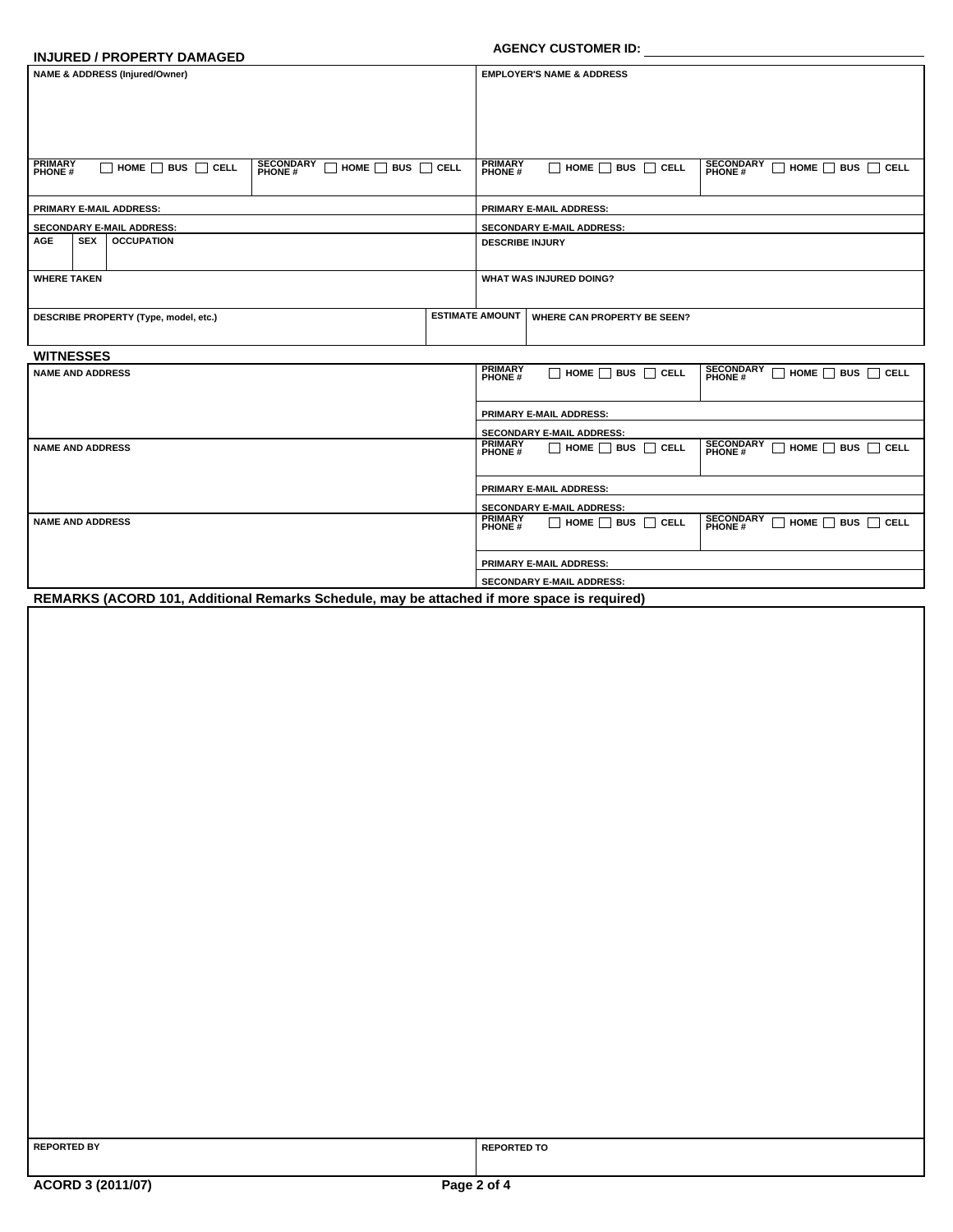#### **APPLICABLE IN ALASKA**

A person who knowingly and with intent to injure, defraud, or deceive an insurance company files a claim containing false, incomplete, or misleading information may be prosecuted under state law.

#### **APPLICABLE IN ARIZONA**

For your protection, Arizona law requires the following statement to appear on this form. Any person who knowingly presents a false or fraudulent claim for payment of a loss is subject to criminal and civil penalties.

#### **APPLICABLE IN ARKANSAS, DELAWARE, KENTUCKY, LOUISIANA, MAINE, MICHIGAN, NEW JERSEY, NEW MEXICO, NEW YORK, NORTH DAKOTA, PENNSYLVANIA, RHODE ISLAND, SOUTH DAKOTA, TENNESSEE, TEXAS, VIRGINIA, AND WEST VIRGINIA**

Any person who knowingly and with intent to defraud any insurance company or another person, files a statement of claim containing any materially false information, or conceals for the purpose of misleading, information concerning any fact, material thereto, commits a fraudulent insurance act, which is a crime, subject to criminal prosecution and [NY: substantial] civil penalties. In LA, ME, TN, and VA, insurance benefits may also be denied.

### **APPLICABLE IN CALIFORNIA**

For your protection, California law requires the following to appear on this form: Any person who knowingly presents a false or fraudulent claim for payment of a loss is guilty of a crime and may be subject to fines and confinement in state prison.

#### **APPLICABLE IN COLORADO**

It is unlawful to knowingly provide false, incomplete, or misleading facts or information to an insurance company for the purpose of defrauding or attempting to defraud the company. Penalties may include imprisonment, fines, denial of insurance, and civil damages. Any insurance company or agent of an insurance company who knowingly provides false, incomplete, or misleading facts or information to a policy holder or claimant for the purpose of defrauding or attempting to defraud the policy holder or claimant with regard to a settlement or award payable from insurance proceeds shall be reported to the Colorado Division of Insurance within the Department of Regulatory Agencies.

#### **APPLICABLE IN THE DISTRICT OF COLUMBIA**

Warning: It is a crime to provide false or misleading information to an insurer for the purpose of defrauding the insurer or any other person. Penalties include imprisonment and/or fines. In addition, an insurer may deny insurance benefits, if false information materially related to a claim was provided by the applicant.

# **APPLICABLE IN FLORIDA**

Pursuant to S. 817.234, Florida Statutes, any person who, with the intent to injure, defraud, or deceive any insurer or insured, prepares, presents, or causes to be presented a proof of loss or estimate of cost or repair of damaged property in support of a claim under an insurance policy knowing that the proof of loss or estimate of claim or repairs contains any false, incomplete, or misleading information concerning any fact or thing material to the claim commits a felony of the third degree, punishable as provided in S. 775.082, S. 775.083, or S. 775.084, Florida Statutes.

#### **APPLICABLE IN HAWAII**

For your protection, Hawaii law requires you to be informed that presenting a fraudulent claim for payment of a loss or benefit is a crime punishable by fines or imprisonment, or both.

#### **APPLICABLE IN IDAHO**

Any person who knowingly and with the intent to injure, defraud, or deceive any insurance company files a statement of claim containing any false, incomplete or misleading information is guilty of a felony.

#### **APPLICABLE IN INDIANA**

A person who knowingly and with intent to defraud an insurer files a statement of claim containing any false, incomplete, or misleading information commits a felony.

### **APPLICABLE IN KANSAS**

Any person who, knowingly and with intent to defraud, presents, causes to be presented or prepares with knowledge or belief that it will be presented to or by an insurer, purported insurer, broker or any agent thereof, any written statement as part of, or in support of, an application for the issuance of, or the rating of an insurance policy for personal or commercial insurance, or a claim for payment or other benefit pursuant to an insurance policy for commercial or personal insurance which such person knows to contain materially false information concerning any fact material thereto; or conceals, for the purpose of misleading, information concerning any fact material thereto commits a fraudulent insurance act.